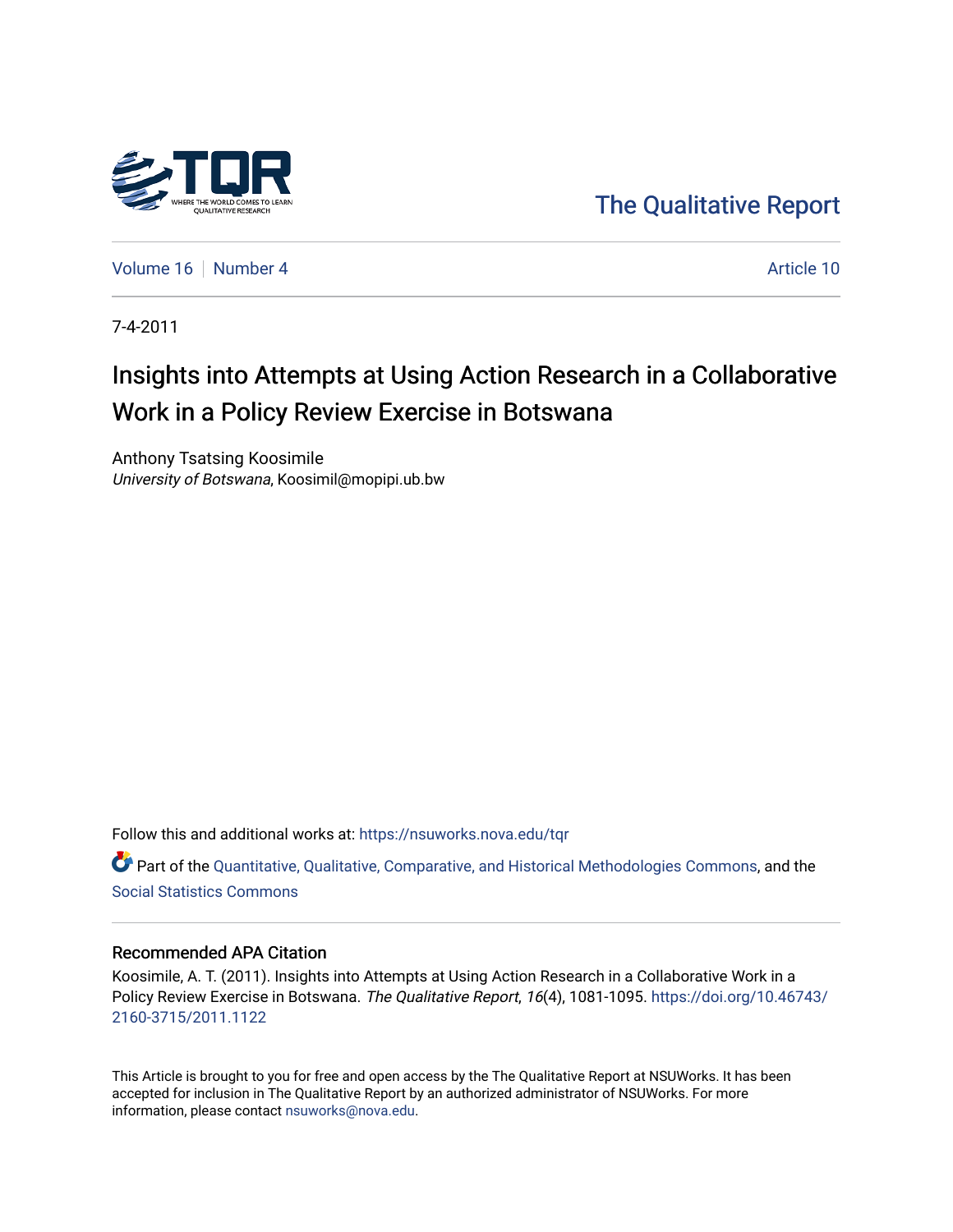# **Qualitative Research Graduate Certificate** Indulge in Culture Exclusively Online . 18 Credits **LEARN MORE**

### Insights into Attempts at Using Action Research in a Collaborative Work in a Policy Review Exercise in Botswana

#### Abstract

In this paper I embrace the thinking that writing on one's experiences in the use of qualitative educational research strategies and principles could potentially contribute to furthering knowledge in the field. In adopting an action research framework to guide collaborative work in a policy review exercise in Botswana, I found that collaborative work is itself a challenge. Similarly, given the political nature of policy formulation, significant effort and attention is required to facilitate broader reflection and debate on the adoption and use of qualitative research strategies in policy matters in Botswana. Generally my experience suggests that the strictures of underlying political life could be a powerful framework that profoundly shapes and constrains the perspectives and choices in policy review. I conclude with some statements concerning some lessons learnt during the policy review exercise.

#### Keywords

Action Research, Collaborative Work, Teaching Practice Internship, University of Botswana, Policy Review, Lessons Learnt

#### Creative Commons License



This work is licensed under a [Creative Commons Attribution-Noncommercial-Share Alike 4.0 License](https://creativecommons.org/licenses/by-nc-sa/4.0/).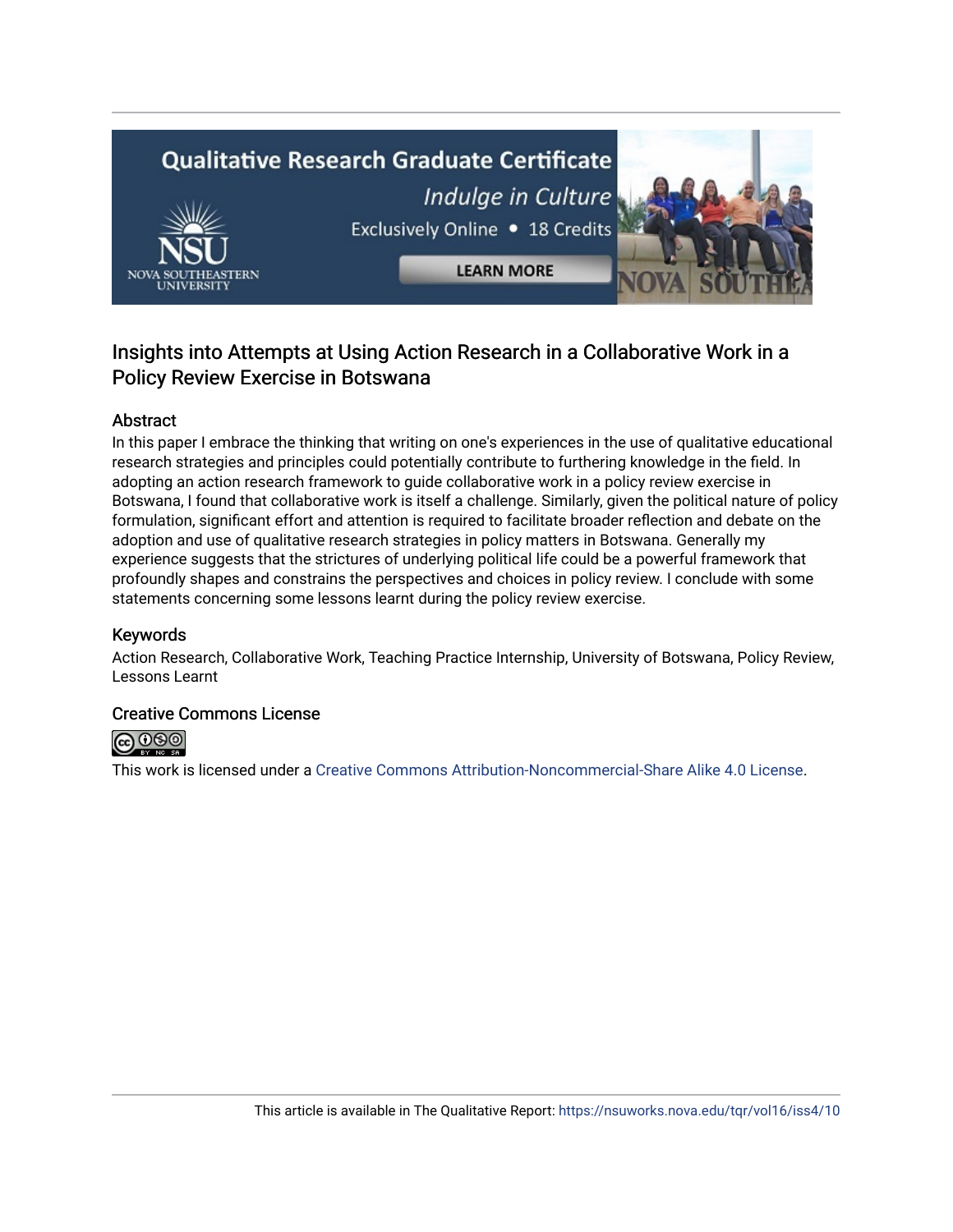## **Insights into Attempts at using Action Research in a Collaborative Work in a Policy Review Exercise in Botswana**

Anthony Tsatsing Koosimile University of Botswana, Gaborone, Botswana

*In this paper I embrace the thinking that writing on one's experiences in the use of qualitative educational research strategies and principles could potentially contribute to furthering knowledge in the field. In adopting an action research framework to guide collaborative work in a policy review exercise in Botswana, I found that collaborative work is itself a challenge. Similarly, given the political nature of policy formulation, significant effort and attention is required to facilitate broader reflection and debate on the adoption and use of qualitative research strategies in policy matters in Botswana. Generally my experience suggests that the strictures of underlying political life could be a powerful framework that profoundly shapes and constrains the perspectives and choices in policy review. I conclude with some statements concerning some lessons learnt during the policy review exercise. Key words: Action Research, Collaborative Work, Teaching Practice Internship, University of Botswana, Policy Review, Lessons Learnt.* 

The University of Botswana (see http://www.ub.bw), the largest single tertiary institution in Botswana, has an enrollment of approximately 12,000 students. The Faculty of Education, entrusted mainly with training pre-service teachers for high schools in Botswana, is amongst the oldest. In March 2006, the Office of the Dean in the Faculty of Education established an *ad hoc* committee, with 12 lecturers from diverse disciplines such as mathematics, social sciences, science, and languages, to review the Teaching Practice (TP) internship program that has been in place since the 1970s. Teaching practice internship, referred to in the literature as field-based internship (Boone, Arbaugh, Abell, Lannin, & Volkmann, 2007), is a school-based teaching induction exercise that is integral to any pre-service teacher-training program. Its main purpose is to give prospective teachers a chance to apprentice teaching in real school settings (Stones & Morris, 1981) and to help them move from their pre-service teacher to beginning teacher status (Sweitzer & King, 1999). In Botswana, pre-service teachers serve in local high schools where they teach various science disciplines for 14 weeks under the mentorship of a suitably qualified and experienced teacher. The school-based mentors, together with tutors from the University, observe and assess teaching sessions by pre-service teachers; those who fail their internship do not graduate in their teacher-training program and have an opportunity to repeat the exercise.

However, the teaching internship program has remained virtually unchanged in terms of content, structure, and intentions since its inception in the 1970s. This means that the internship program failed to grow with both the local and international trends in teacher development. The trends often link with the wider curriculum reforms and paradigms for teacher development in which a teacher is more of a reflective practitioner than a technician (Zeichner, 1983; Zeichner & Ndimande, 2008) in learner-centred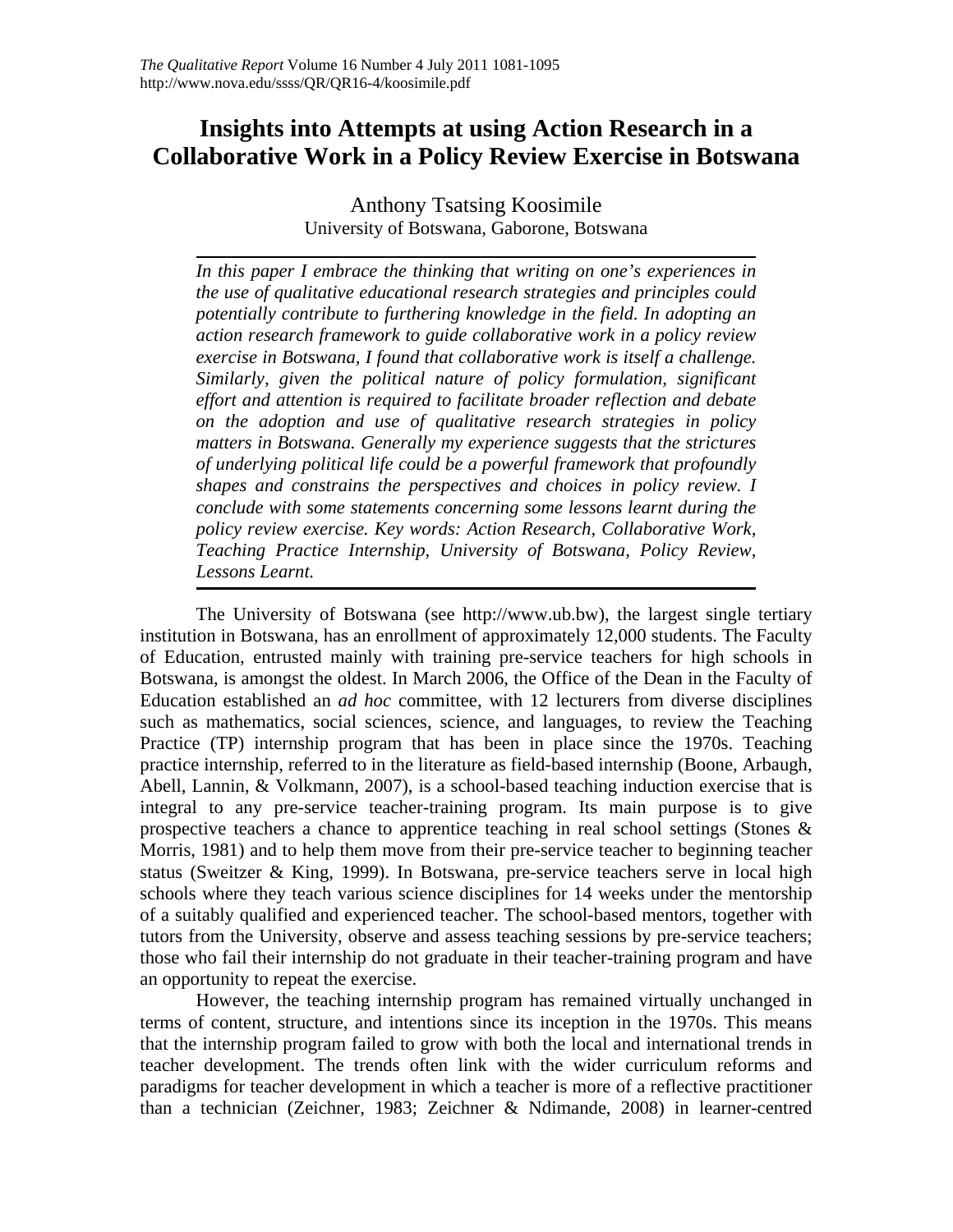environments. For instance, as Tafa (2001) asserts, teacher-training models in Botswana are within the behaviourist paradigm, which, as Zeichner and Ndimande note, focuses on producing teachers at a minimal cost. However, past reforms in TP in 2003 and 2006 at the University addressed mainly logistical and operational issues of the internship program. The reforms were generally inconsequential in terms of its philosophy, direction, and outlook of TP. TP hence became fossilised resulting in the loss of its coveted role, status, and prestige in teacher-training; it became synonymous with the *status quo* and it was appreciated narrowly more in terms of what people do and experience than it being a holistic curriculum policy issue worthy of serious attention. Consequently, there emerged concerns about the efficacy and efficiency, outcomes, and returns on investment from the model that had become highly resource-centred and capital intensive with time.

This scenario necessitated the review of the internship program by a committee starting in March 2006 and the work concluded with the release of a report in February 2007 (University of Botswana, 2007). The review was to focus on several areas, including, but not restricted to the following: identifying the weaknesses and strengths of the existing model; comparing the model with other models in the Southern African region and beyond, and identifying some best practices and benchmarks appropriate for quality assurance purposes in the quest to revamp the internship program. Under the circumstances, the convenor of the committee promoted the ideal review strategy as one that is participatory and with a high prospect of unearthing substantive issues for consideration through reliable research processes. This view gets support from some two considerations. The first consideration is that which implores teachers, even those working in tertiary education settings, to justify the validity and claims of their knowledge and professional practice. As Olson (1992) notes:

Teachers have always been under pressure to demonstrate the source of their professional knowledge. Social scientists have always been critical of teachers for their lack of social science knowledge. Teachers lacked expertise, critics said, because they could not show how their *practice* [pedagogy] flowed from something more reliable than common sense. (p. 10)

I perceived that TP was suffering a similar fate as it is seemed to be based largely on common sense theory.

Until quite recently the term *teaching practice* has been accepted almost universally and uncritically by all concerned with the preparation of teachers. . . It seemed such a "commonsense" concept, completely accepted by the teachers, the college tutors and students. . . But the concept itself was rarely questioned. (Stones & Morris, 1981, pp. 6-7)

Against this background, and as a member of the faculty acting as a facilitator in the process of review, my thinking was that the TP review exercise was essentially within the realms of policy review context and it had to be more robust and rigorous in terms of its outlook, approach, and outcomes. I advertised to fellow committee members the idea that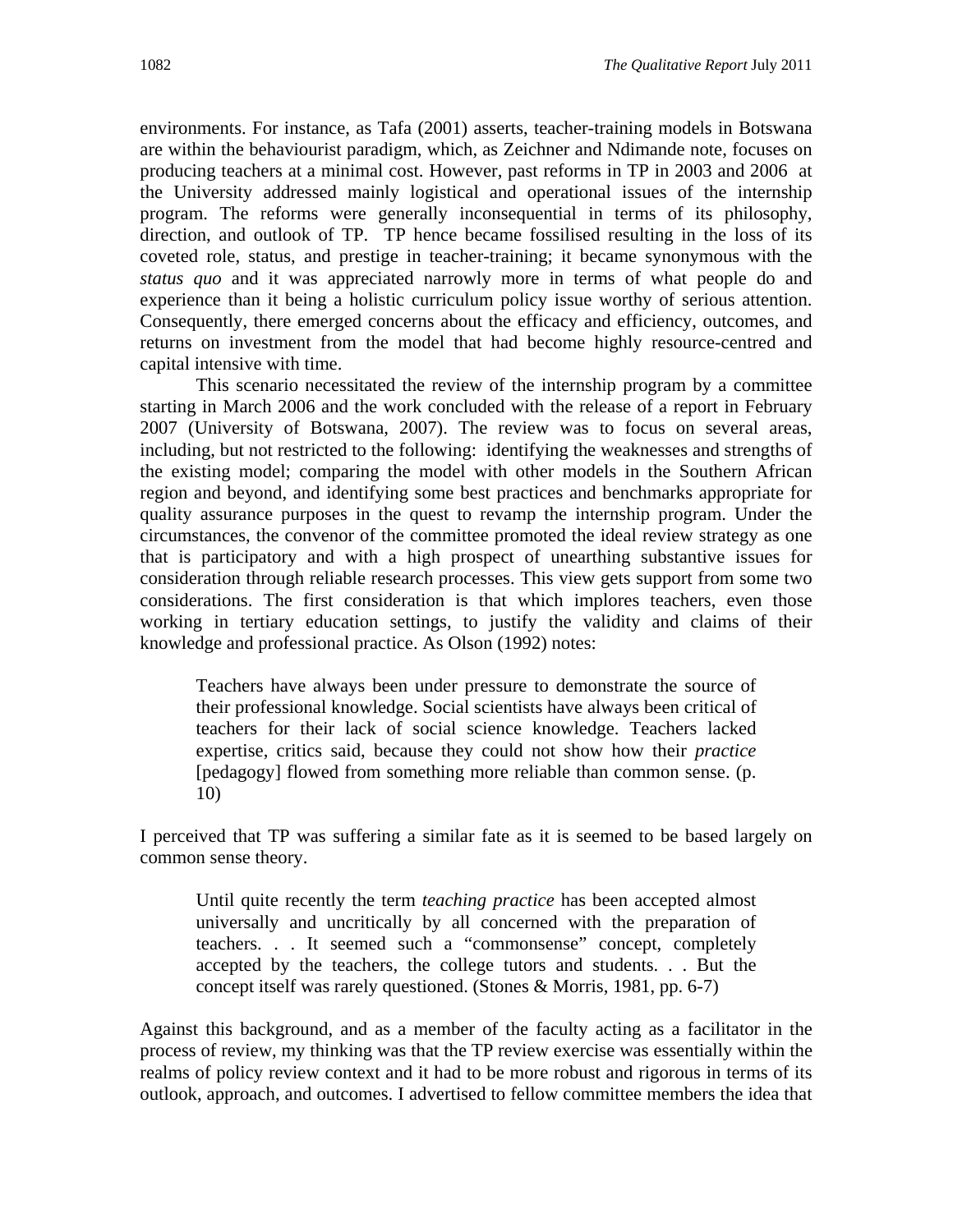action research held promise for collaborative work, as that (i.e., action research) encourages self-exploration of issues by individuals. Hence, the purpose of this paper is to narrate my experiences in the sojourn, as I believe that it could be of some potential use to other novice action-research practitioners. Consequently, this paper revolves around two questions, namely:

- What are some of my experiences in promoting the adoption of participatory action research strategies in the review of TP at the University of Botswana?
- What lessons emerge from the exercise?

In answering these questions, I start by providing some theoretical framework for my work, before turning my focus onto my experiences and some lessons I learned from the exercise.

#### **Theoretical Framework and Methodological Considerations**

The nature of the ad hoc Teaching Practice (TP) Review Committee needs to be understood to appreciate the broader operative context of the review. The membership of the committee included teacher educators with diverse educational backgrounds, interests, motivation, research backgrounds, and orientation. As a facilitator, I envisioned my priorities as emerging from two inter-related principles, namely strategic influence and impact on group processes and outcomes within the context of a tertiary education setting where the functional interplay between policy, research, theory, teaching, practice, and innovation is fundamental, and, perhaps, unquestionable. The ideal was to encourage group members to think broadly on ways in which the review of TP sits within and connects with life in academia. Within such a view, and in this paper, an academic is someone who participates in the totality of university activities covering, *inter alia*, governance, research, and teaching (Nixon, 2004, as cited in Clegg, 2008). Hence, in aligning the policy review process with these three areas, through collaborative action in a review of TP I sought to promote purposeful engagement in research, analysis, professional development, and capacity building.

Against such a background, participatory action research seems to be justified in the logic of the situation and the need for a theoretically grounded framework for collaborative, inclusive, and participatory action. The general and broad understanding of TP is that it is comprehensive curriculum policy in pre-service teacher development. A policy is to be a declaration of intent, as it is a summary statement of vision, values and goals (Jansen, 1995). As curriculum, TP is "a concept spanning the production and control of knowledge, its delivery, structuring and exchange, within a wider sociopolitical and socio-economic context" (Levy, 1993, p. 159); "it represents commitments on the part of certain individuals to act in a certain way" (Orpwood, 1985, p. 479). However, for purposes of review, and as justification for adopting a qualitative action research strategy, Teacher Practice (TP) comes across as a contemporary curriculum policy and phenomenon entrenched within real life and institutional contexts, the review of which requires the teasing out of holistic and contextual understanding of practices, values, attitudes, and views.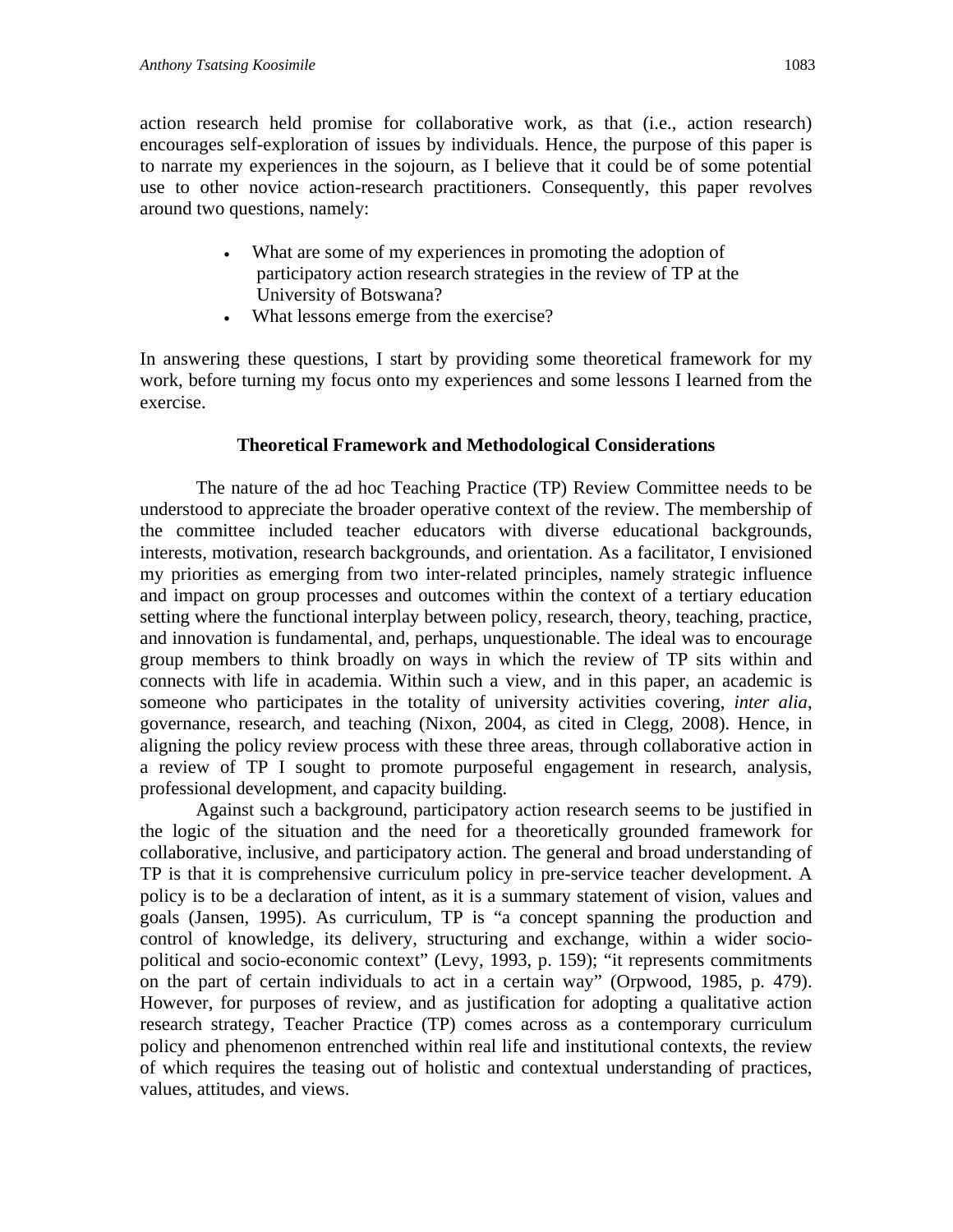Consequently, the long history and legacy of Teaching Practice (TP) over the last three and a half decades and defining "action research as a process for emancipating practitioners from the often unseen constraints of assumptions, habit, precedent, coercion and ideology" (Carr & Kemmis, 1989, p. 192), appeared appropriate, since established practices are socially constructed and historically embedded (Carr & Kemmis). Thus, participatory action research is an "intervention in personal practice to encourage improvement in oneself and others" (McNiff, Lomax, & Whitehead, 2003, p. 19). Where participatory and collaborative engagement is attempted, it becomes "a process in which social actors understand the rationality of their very own practices, and the social conditions that determine them" (Fosas, 1997, p. 222). Overall, in this paper, "action research implies adopting a deliberate openness to new experiences and processes and, as such, demands that the action of educational research is itself educational" (McNiff, 1988, p. 9); it also "involves making public an explanatory account of practice" (McNiff et al., p.12).

However, in seeking to clarify and foster some understanding of the status quo in TP, while simultaneously seeking and driving new policy directions, participatory action research, as an analytical tool and operational framework, rested on four inter-related concepts. The methodological notion of self-reflexive practice (e.g., Denzin, 1978; Goetz & LeCompte, 1984) and the importance of grounding policy on theoretical considerations and empirical data (Luke & Hogan, 2006) are two of the principles. The other two principles relate to seeking a holistic view of TP as a narrowly defined issue (cf. Robinson-Pant, 2005) and being critical thinkers:

When we become critical thinkers we develop an awareness of the assumptions under which we, and others, think and act. We seem to pay attention to the context in which our actions and ideas are generated. We become skeptical of quick fix solutions, of single answers to problems, and of claims of universal truth. We also become open to alternative ways of looking at, and behaving in, the world. (Brookfield, 1987, p. ix)

The underlying assumption in collaborative work was that critical thinking held prospects for forging cooperation between committee members with different educational backgrounds, research interests and research focus, and paradigms. Through a process of socialisation, my intention was to create a supporting environment where collegiality and democratic principles of participatory action research subsist:

During the process of socialisation an individual comes to appreciate the values, expected behaviours, and social knowledge essential for assuming a role in the organisation and for participating as an organisational member. (Albrecht & Bach, 1997, pp. 196-197)

The process of socialisation itself was legitimized by the very nature of the task, which required some possible major policy and paradigm shifts in which all concerned must be in agreement. The broader strategy of a participatory action research cycle, as conceptualised to guide and to induct the committee (Carr & Kemmis, 1989; McKernan, 1991; Zuber-Skerritt, 1982), comprises five key inter-related processes, namely: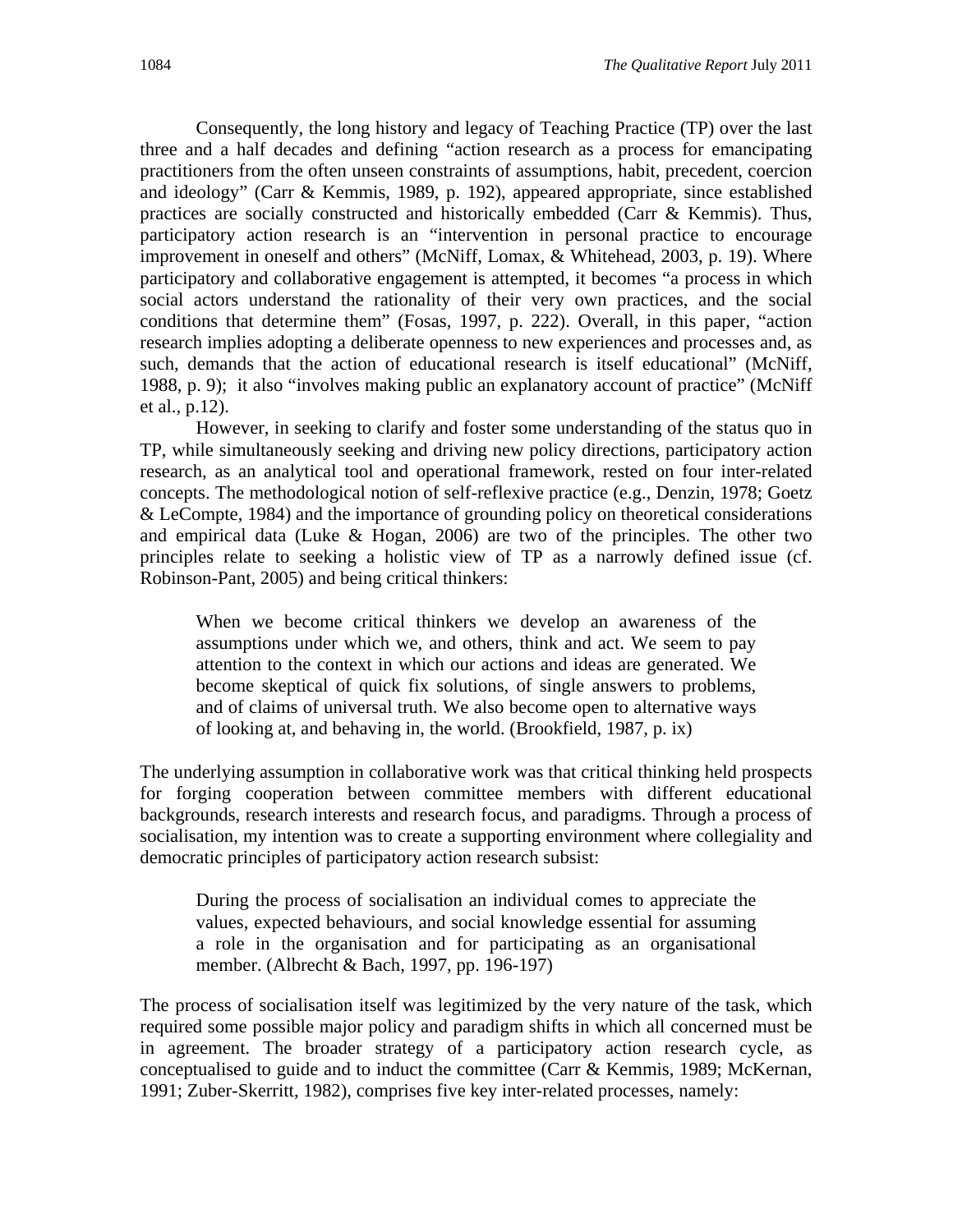a) Problem identification, conceptualisation, and solving;

b) Diagnosis and prognosis of the activities of the committee;

c) Participatory reflection and analysis;

d) Accounting through written reports and live presentations to promote

participatory self-evaluation within the committee; and

e) Adoption of decisions by the ad hoc committee.

This framework of participatory action research seemingly aligns well with the suggestion that qualitative educational research has the potential to influence decisions on policy matters (Vulliamy, 1990) and research capacity building (Crossley & Vulliamy, 1997) in developing countries.

#### **Getting Started with Work**

At the inaugural launch of the committee by the Dean of the Faculty of Education, the committee agreed on conducting a base-line study such that the culture, meanings and processes of TP are emphasized (cf. Crossley & Vulliamy, 1997) and unearthed through observation and theorisation. The committee then engaged in the search for a proper conceptualisation of the concept, *teaching practice,* and process, *review of teaching practice,* through problematizing – a process for encouraging open-mindedness through debates and dialogue. The process involved a simultaneous socialisation activity, in which committee members searched for and defined the modus operandi comprising theoretical orientation, material conditions, language, and terminology in the review process. It was within such a socialisation process that I made three seminal presentations (Koosimile, 2006a, 2006b, 2006c) as a facilitator. The preface to one paper notes that:

The intention of the document is to help the Committee brainstorm and reflect on Teaching Practice (TP) and the process of reviewing it. . .The purposes of the presentation are. . . to *problematize* the concept of TP in order to stimulate some debates on its meaning; to adopt a position informing the TP Committee Review of some preliminary challenges and issues in the execution of its work. . . [and] to propose the way forward in light of the problems, issues and challenges. (Koosimile, 2006a)

This led to my second presentation, which focused exclusively on analysing some anecdotal data solicited by the committee from departments in the Faculty through a questionnaire. The impetus for the presentation, derived in part from proactive focussing within the broader heuristic, involving deciphering any emergent directions and messages for presentation to and debate by the committee. As noted in the preface, the presentation attempted an insightful analysis of data:

Some data from departments were presented at the previous meeting of the TP Review Committee on Monday 10th of April 2006. The Committee members suggested that, *at face value,* the data 'fitted' the same mould (i.e., data is repetitive and confirms some concerns on TP) hence the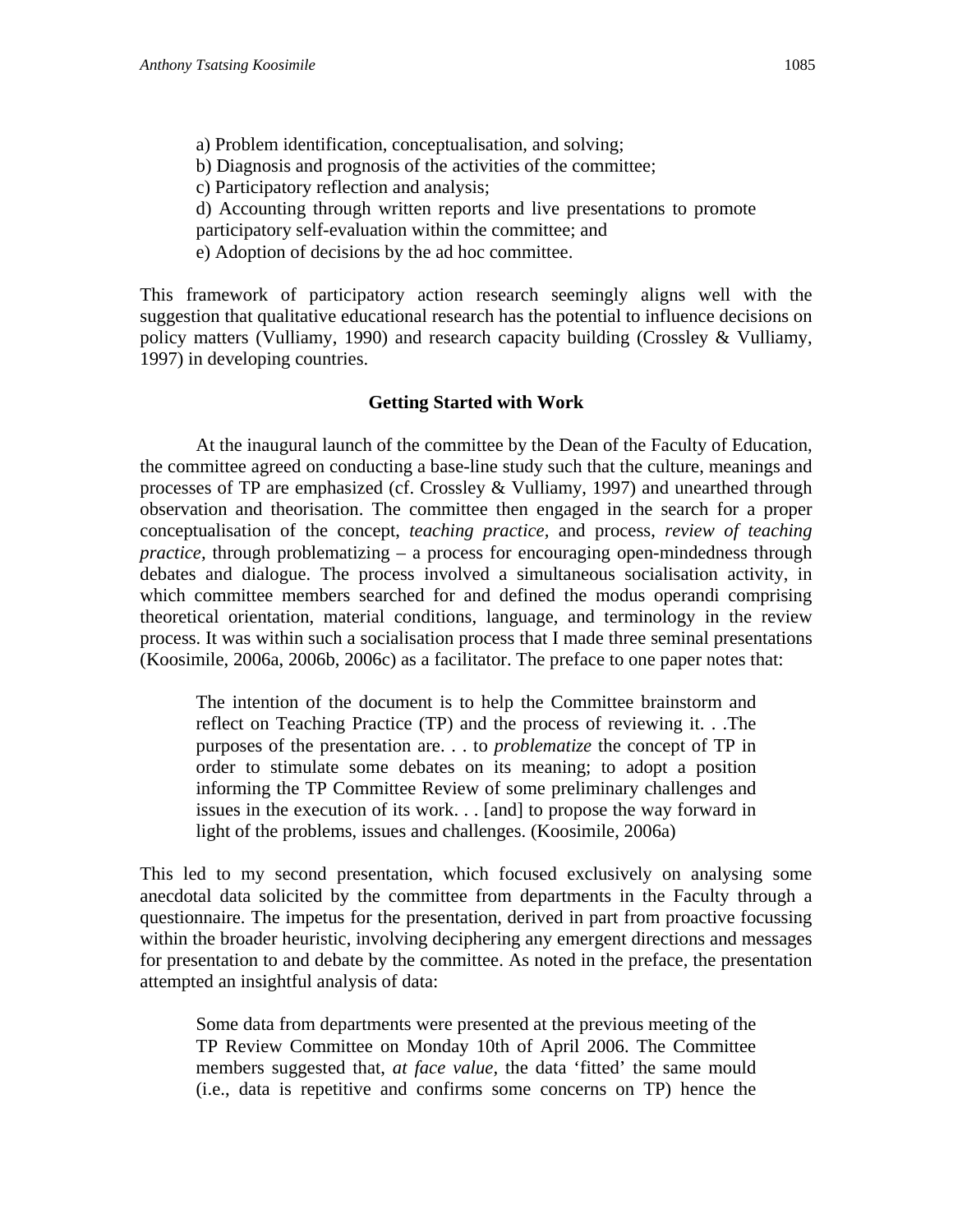Secretariat was delegated to summarize them. This inspired this briefing, as it appears there is a need to promote the wider participation of Committee members in data analysis, and in understanding the meaning of the findings from a "*policy review*" perspective. (Koosimile, 2006b)

Nonetheless, there were two nagging problems as far as inclusive participation was concerned, since no other committee member made a presentation as a distinct form of contribution to the process of review. Also, attendance at meetings became highly erratic with only five out of the 12 members being regular attendees. The situation forced the Chair on two instances to inform members of their right to resign from the committee without penalty (cf. Bogdan & Biklen, 1998; Eisenhart & Howe, 1992). Four concerns informed the Chair's stance. First, the fundamental desire to engage in and produce quality work as a collaborative activity was a priority. Second, the need to secure the commitment and services of those keen to stay the course was imperative. Third, the composition of the committee itself was seemingly anomalous – all but four members were in another ad hoc TP committee comprising departmental representatives acting as liaison officers between their departments and the substantive TP Coordinator. Fourth, in line with the political nature of policy review, the Chair wanted to establish an inclusive *interpretive zone*, despite this being problematic. Wasser and Bressler (1996) (as cited in Gerstl-Pepin & Gunzenhauser, 2002) describe the interpretive zone as:

The place where multiple viewpoints are held in dynamic tension as a group seeks to make sense of fieldwork issues and meanings. . . In the interpretive zone, researchers bring together their different kinds of knowledge, experience, and beliefs to forge new meanings through the process of the joint inquiry in which they are engaged (p. 142)

However, some committee members contested the idea of making presentations as they felt that the mandate of the committee was straightforward and transparent.

Nonetheless, an important milestone in the socialisation process was reached when the committee, following a typical action research cycle, formulated and adopted a work-plan with the following four broad inter-related iterative processes, summed up and presented for discussion as though they were stages:

*Stage 1: Awareness raising stage* – Within a broader participatory framework, the committee discussed major conceptual issues as an important part of the initial socialisation process, helping Committee members to foster some preliminary understanding of their place, roles, and mandate.

*Stage 2: Fieldwork and data collection – The data collection phase was* planned to coincide with the actual TP fieldwork for pre-service teachers. The idea for the arrangement was to ensure that data collected could be verified and triangulated in the field. The committee was to meet on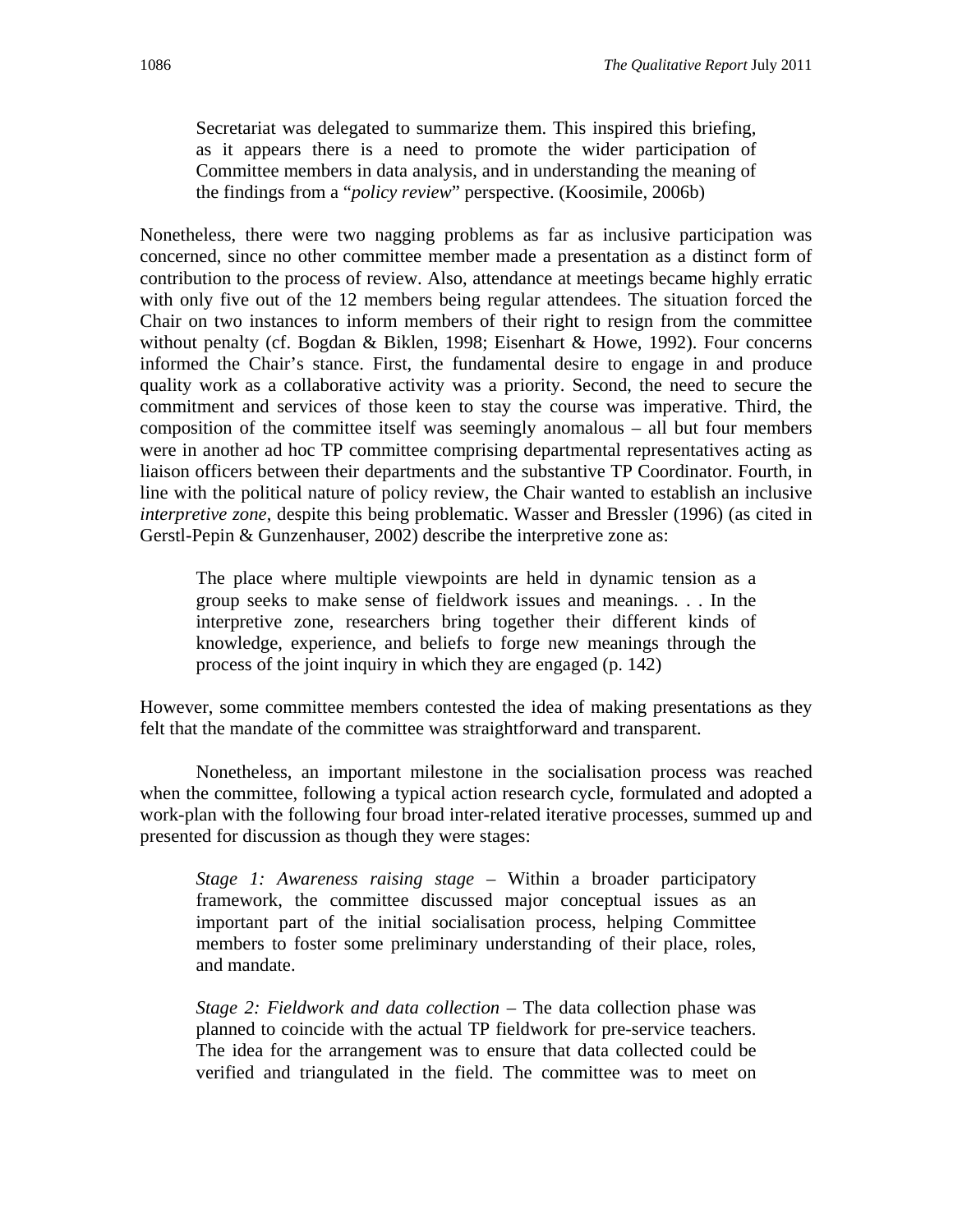*Stage 3: Write-up* – The committee sought to consolidate findings into policy priorities and directions to shape up any emergent model of TP. The stage entails benchmarking the emerging model with others in the region and from further afield.

*Stage 4: Preliminary review by departments* – The idea here is to consult further and seek further input before the report is finally submitted to the Dean of the Faculty.

Thus, on the surface, the committee appeared ready for work of sufficient complexity to unravel the critical concerns, issues, and challenges in TP as a policy issue. However, as Gerstl-Pepin and Gunzenhauser (2002) note insightfully, "due to our unconscious thoughts and assumptions, we often only share a partial understanding of each other's interpretations" (p. 141). This occured even though we worked collaboratively in meetings, communicating our interpretations across the interpretive zone. While we achieved some tremendous progress, a sneak preview of what was tossed into the interpretive zone suggests the existence of some deep undercurrents, and a committee that was fragmented in both spirit and purpose. A number of incidents, recounted below, appear to substantiate this assertion.

At a time when the committee had agreed to collect data, it became apparent that some committee members viewed the exercise with a high degree of skepticism and ambivalence. Suspicions surfaced that the Chair and myself (the facilitator) were manipulating the committee for our own ends, in order to publish in international peerreviewed journals. The view supported an earlier incident in which my presentations were labeled as academic. With hindsight, it would appear the label, academic, was an expression of self-doubt, not used to show appreciation, but rather as an expression of rejection. In this case "academic" might mean reasoning by analysis, or might be seen derisively to mean irrelevant in practice, and possibly too theoretical to be of any practical relevance. This was probably a source of apprehension and an aversion for unknown methods and practices.. Quite clearly, it appears the understanding of TP and its review was not shared in the committee – we were operating from different vantage points. This became even clearer when some committee members rejected qualitative approaches in data collection, arguing that qualitative research in general is too demanding, time consuming, cumbersome, and is a preserve for experts. While the view is echoed by Delamont (2002), it seems my approach seemingly amounted to an overt affront on the mainstream culture of the committee. In rejecting qualitative action research, the committee moved swiftly to an approach using a survey questionnaire. In Delamont's view, the committee had possibly reached a point where members could not extricate themselves from what they knew already, clouding any approaches to policy review that sought to depersonalize views. This marked the end of an eight-week long socialisation process during which time committee members dealt with diverse conceptual issues appropriate for the policy review exercise.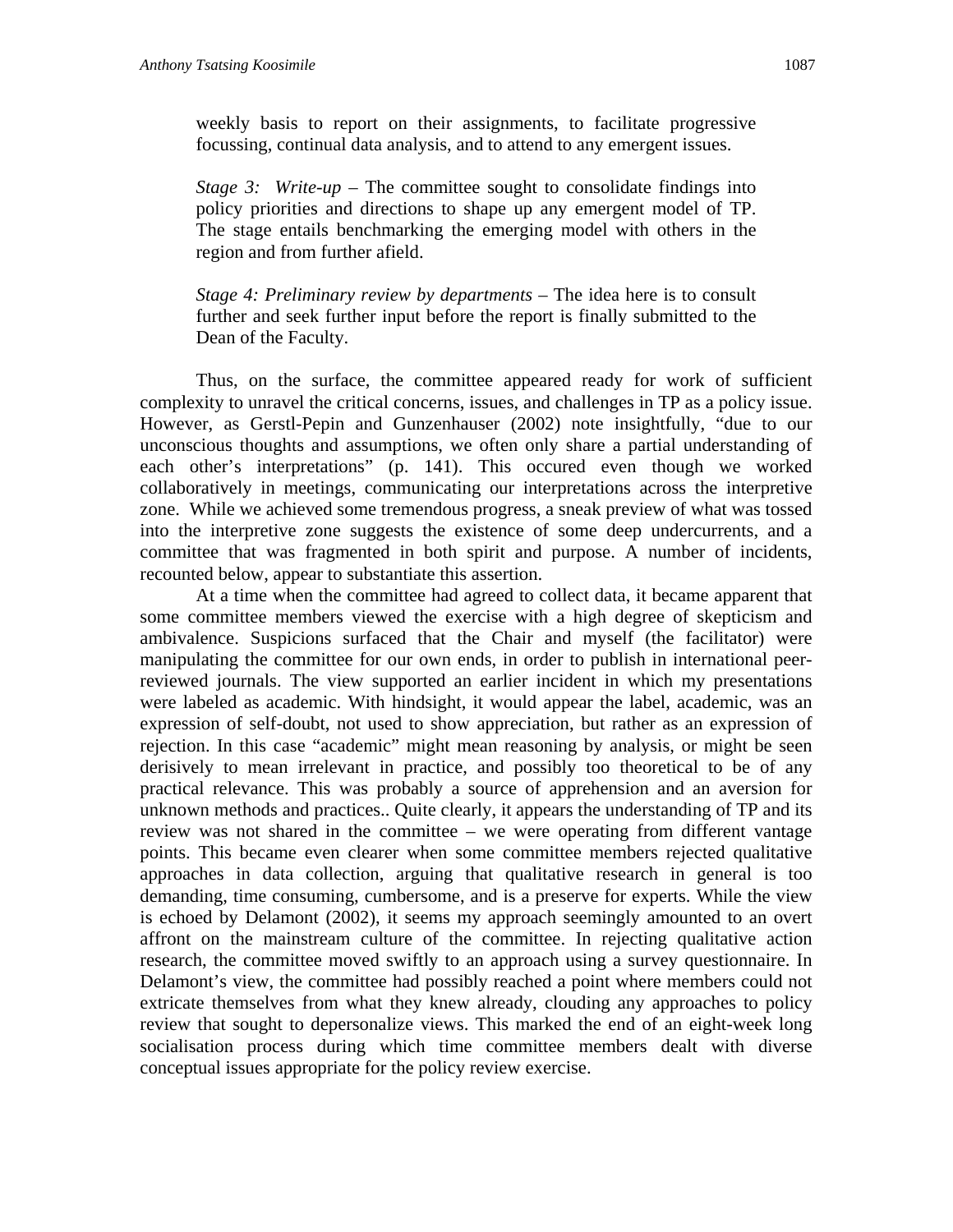#### **Reflection on and an Interpretation of My Experiences**

In reflecting on the turn of events, one question that comes to the fore is: Why did the committee jettison participatory action research after working so tirelessly on it with me as the facilitator? It seems the answer lies in the fact that committee members to change from what they know and start searching for new perspectives in understanding and appreciating themselves, their practices, and their conceptualisation of Teaching Practice (TP) by participating in Action Research (AR) processes. This cast doubt onto assumptions that I made from the onset. For instance, aligning the review with core areas of academic life was regarded with pessimism; instead, the committee chose to rely on intuition and tradition when the expectation was to the contrary. Out of naivety, I had assumed that my personal interpretation of logical progression in review would appeal to all group members. Furthermore, apart from the fact that "the literature on collaborative team research is sparse" (Gerstl-Pepin & Gunzenhauser, 2002, p. 140) my main weakness was in treating the relationship between adopting qualitative action research strategies, decision-making, and policy formulation as politically and methodologically unproblematic in group work. Nonetheless, I regard the abrupt change from qualitative participatory action research to questionnaires as pivotal in giving insight into some realities in collaborative work in policy review and formulation. This incident is regarded as significant and is explored in this article. The focus on the incident hinges on three concerns, namely the political nature of policy formulation, critical thinking, and socialization. The three areas are inter-related and give qualified insights into my experiences.

Reviewing Teaching Practice (TP) with a view to changing it provokes, in gatekeepers, some renewed interest and nostalgia for TP politics and the historicallylegitimised traditions of its meanings and status. Thus, no matter the extent to which TP is perceived as redundant, it represents different viewpoints and a negotiated package associated with specific individuals at particular times in life, and perhaps that of the university. Within this view, collaborative work is itself an inherently political activity. According to Luke and Hogan (2006) "policy formulation in many educational jurisdictions. . .is often made according to arbitrary blends of precedent, political pressure and established ideology – independent of any systematic research or data, however defined" (p.173). The "adhocratic nature of policy process" comprises "a series of negotiations, power plays and misunderstandings" (Scott, 2000, p. 41), and does not necessarily lend itself to an orderly form of scientific rationality. It would seem that a lack of reciprocal relationships and polarised views among TP committee members failed participatory action research; one was either a leader or being led, posing a challenge to collaborative effort in a policy review exercise. Furthermore, as Ball, Maguire, and Macrae (2000) argue, "policy cannot be divorced from interests, from conflict, from domination or from justice" (as cited by Joseph, 2006, p. 147). Overall, the political nature itself may imply that outcomes of policy review may not have any intrinsic authority and power for adoption. However, an analytical and methodical approach in policy review was attempted, and my work as a facilitator was not itself apolitical in as far as it represented a particular view and perspective. Thus, the act of promoting the adoption of participatory action research strategies was itself value-laden and politically inclined: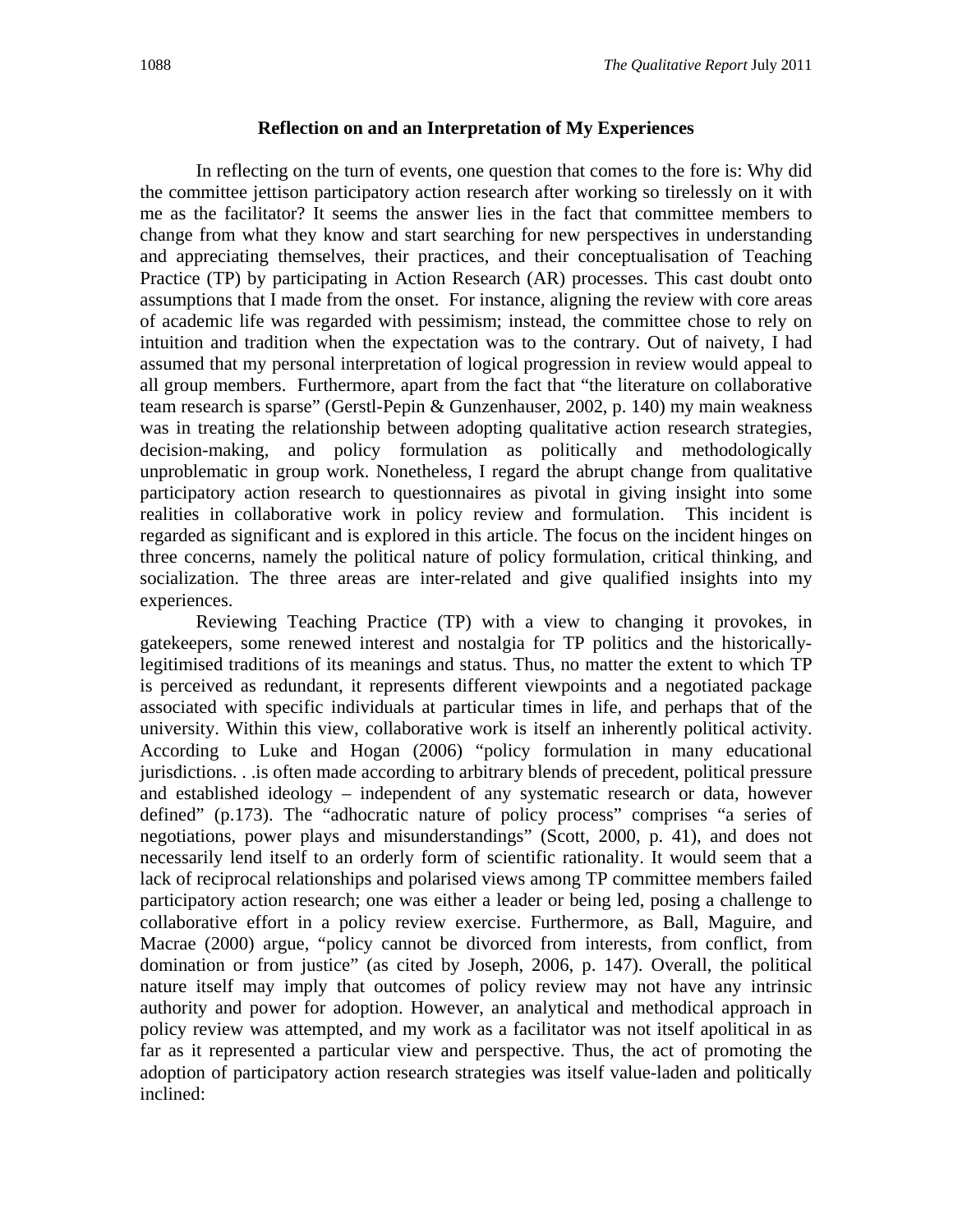Deciding to take action is itself a political act, because what one person does invariably has consequences for someone else. Action researchers need to understand that they are frequently in potentially contested scenarios. When practitioners begin to question the current and historical contexts of a situation, and perhaps begin to reveal injustices, they have to make decisions about whether they wish to follow their own value commitments and try to improve the situation according to what they believe in, or go along with the status quo. These are difficult decisions to make, and can involve personal discomfort. (McNiff et al., 2003, p. 15)

Thus, the Teaching Practice (TP) review process and the proposed adoption of qualitative research strategies attracted the emergence of informal gatekeepers within the committee. However, as Morril, Buller, Buller, and Larkey (1999) might suggest, my problems began when I failed to think analytically about how my approach related to the broader political context. Thus, one needs to view gate-keeping as a practical and analytic problem. Similarly, one needs to recognize and analyse whether resistance to qualitative research was at a methodological or methods level (Robinson-Pant, 2005). Furthermore, and with hindsight, the label, academic, coined with respect to my brainstorming sessions, and the subsequent adoption of questionnaires, highlights conflicting ideological and political perspectives within the committee:

What continue to be of interest are the attitudes of researchers working in the different traditions. While most people get along amicably, serious hostilities can break out when people feel their territory is threatened, understandably enough, because for many people territory symbolizes intellectual and physical property, and therefore status and income. (McNiff et al., 2003, p. 16)

The political nature of policy review and formulation, and the role and status of socialisation and critical thinking, the two strategies that sought to drive and influence the work of the committee, were probably questioned and contested in as far as they sought to work towards a hegemonic belief system that would render some gatekeepers relatively voiceless and weak. As noted by Albrecht and Bach (1997), the socialisation process exerts its own pressure towards conformity resulting in non-conformity being inconvenient and stressful for individuals.

The point here is that while the committee conceded the theoretical and conceptual basis of the work, there were possibly some personal and professional difficulties in accepting the modus operandi that essentially challenged their values and positions regarding TP and the instruments that could be used for its review. A related challenge emerges from the fact that critical reflection implies a socialisation process, and when viewed as "a process of examining the nature of those power relations in which we are positioned by the discursive and institutional arrangement in existence" (Scott, 2000, p. 126), it is not only philosophical but is also inherently divisive and political. With hindsight, it had never become apparent that socialisation would fail to provide an inclusive agenda in committee work—it seems that pragmatism and questionnaires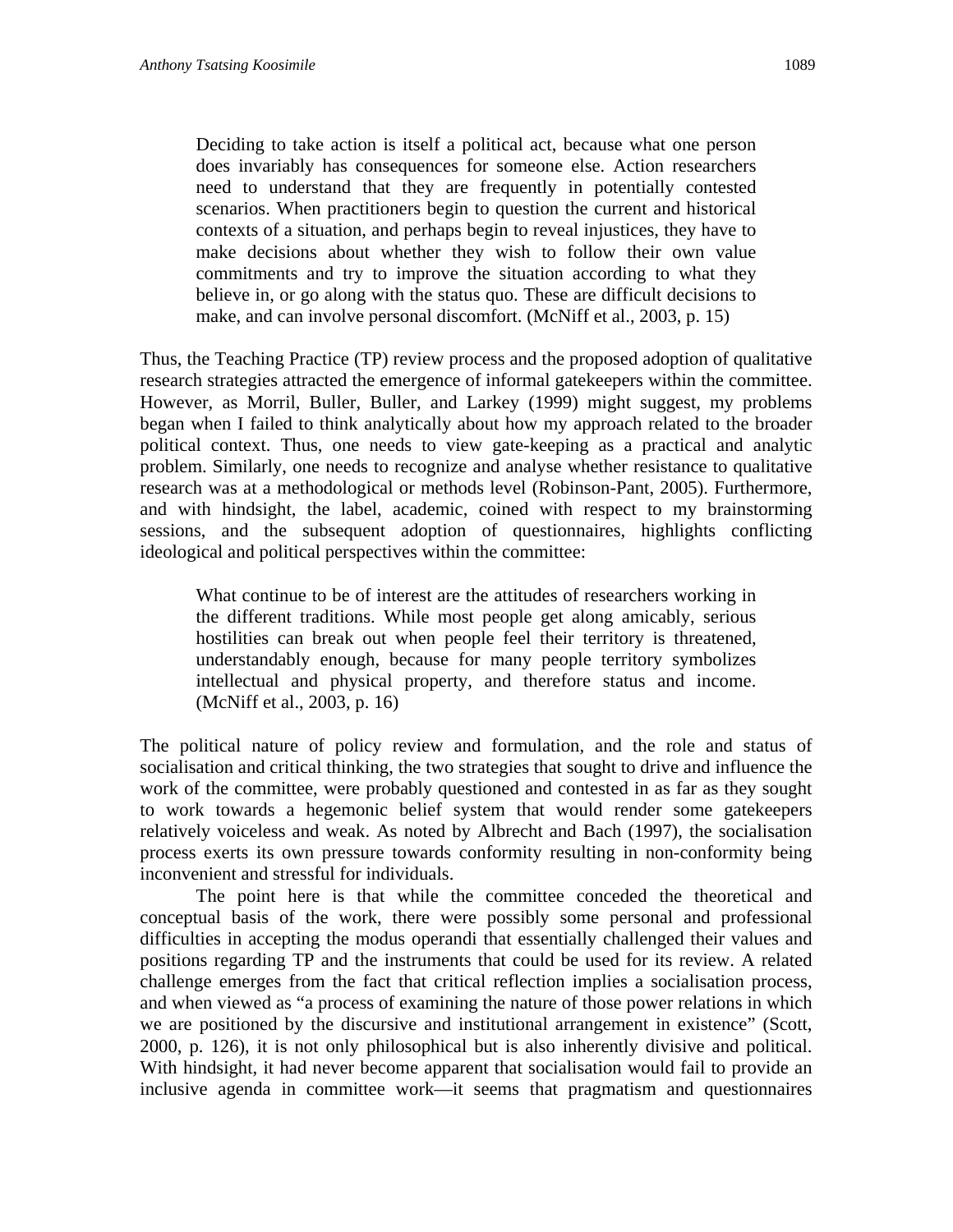provided sufficient stimulus for the new group activity. Nonetheless, with the rejection of socialisation and critical thinking as defined in the policy review exercise, the broader literature shows some striking commonalities with my experiences, which are recounted and discussed below. In doing this, the attempt is to reconcile the use of questionnaires by the committee with practices and views noted in the literature.

The adoption of questionnaires appeared to be institutionalised, and perceived to be consistent with practice that appeals to administrators such that the perceived interest of the audience is the key guiding principle in the policy review exercise. Further, as Robinson-Pant (2005) suggests, the adoption of a qualitative research approach is not necessarily an "academic decision as to which kind of data or analysis might be appropriate to one's research question" (p. 63), but as a decision fraught with political implications, there could be some resistance—both practical and ideological—at the level of research methods:

Qualitative research tools present(ed) a potential threat to the established status of traditional educational researchers who did not understand the terminology, or the purpose behind activities such as group discussion. Open dissatisfaction was thus expressed by colleagues and informants about unfamiliar research tools. Their criticism of the research methods came across less directly, yet lies behind many of their comments about research tools, for example, the insistence about one correct way of doing research through questionnaires. (Robinson-Pant,p. 66)

Nonetheless, the use of questionnaires suggests a more fundamental issue in that it possibly makes apparent that the assumptions and philosophy on TP as a policy issue were problematic in fostering agreements on its review. It is clear that the assumptions were not to be challenged, even though TP as practice and praxis was likely to be retooled. However, it might be the case that questionnaires were cultural and democratic tools in the exercise— they seemed to allow everybody some recognizable input, without much questioning, at formative stages of the review. Furthermore, seeking approval of such input from group members seemed to give legitimacy and prima facie basis that their activities are worthwhile. Also, when it comes to analysis of data from questionnaires, as captured succinctly by Robinson-Pant (2005),

Presenting oneself as a technical statistician is far less of a risk (politically and personally) than a researcher deliberately setting out to initiate change and reflection, as in action research. In many academic institutions too, the right to express criticism (*or take a leadership role*) is associated with status. (p. 67) (*italicised addition is mine*)

This may offer little or no respite when judged against strong views that suggest that while policy formulation is ideologically situated and generally intellectually nonmethodical (Luke & Hogan, 2006), it must be informed by research. Nonetheless, while acknowledging the political nature of policy review, the exercise itself is a myriad of conflicts and tensions that needs reconciling and balancing with the desired outcomes. As Scott (2000) notes: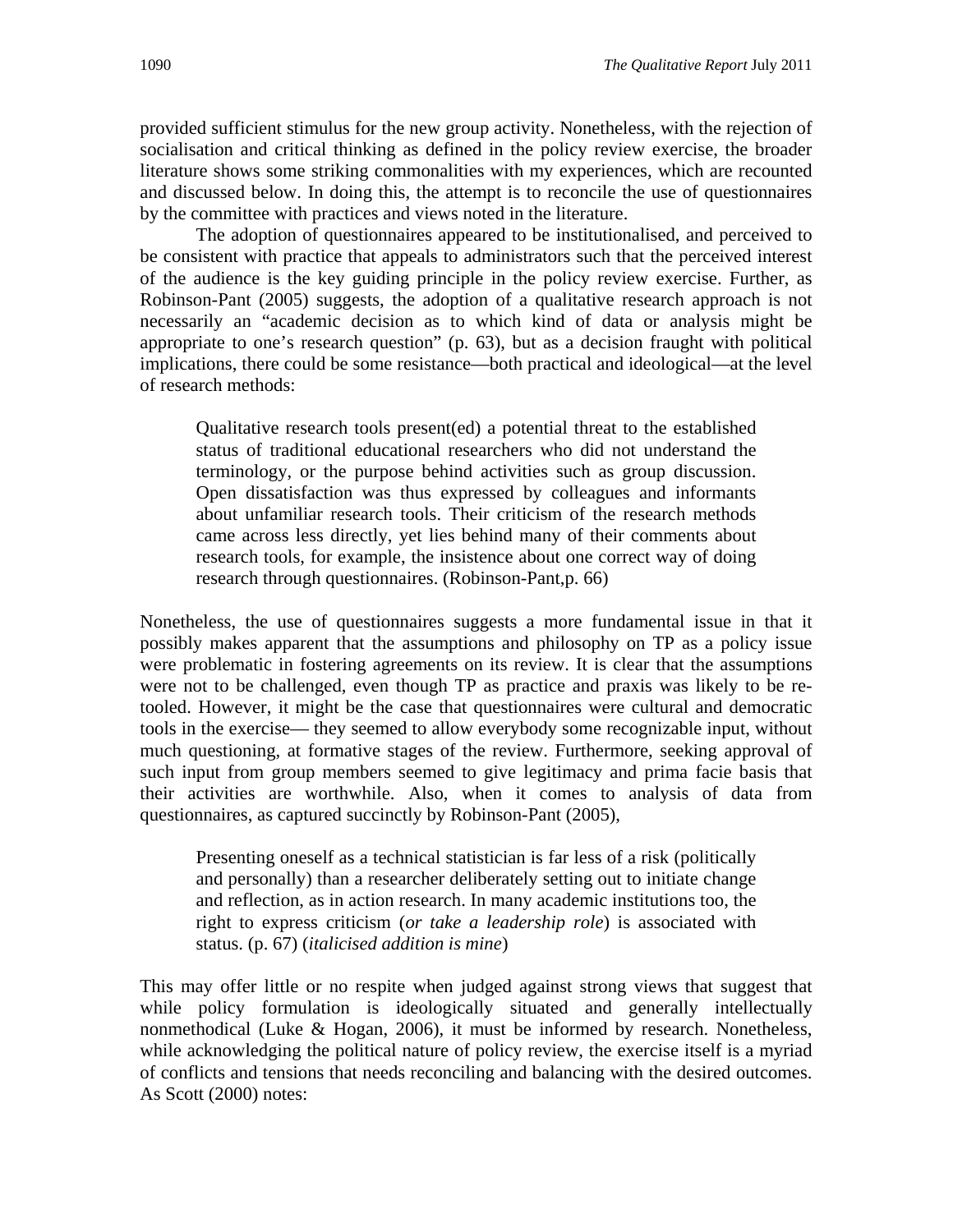A policy text, for example, is less concerned with reliable and valid forms of knowledge established through rigorous processes of research than with construction of coherent and persuasive messages which change practice at classroom level in ways that are intended. A research text seeks to conforms to those criteria which underpin good research; indeed, it is the faithful adherence to those criteria (whether they are accepted by everyone or not) which gives these texts the authority they have. (p.11)

The challenge here would have been to harmonise research activities in academia with the nature of policy outcomes that was implied in the terms of reference; this presents another challenge pertaining to:

The tension between wanting to present recommendations or definite conclusions and the recognition that *the review* [case study] necessarily involves presenting complexity and uncertainty. . . [*thus, there is a question relating to*] how far their research problem had been decided by the employer or sponsor. If they were asked to go out and find the answer to a specific question, it would be much harder to come back armed with *findings* [case study] that led to more questions or uncertainty. (Robinson-Pant, 2005, p. 75) (*italicised addition is mine*)

In retrospect, and in trying to reconcile my approach with my activities, it turns out that participatory action research imposed on the committee the unenviable task of confronting the implications of their discoveries to the formulation of Teaching Practice (TP). However, the emergent tensions and conflicts were not necessarily counterproductive, but intellectually and professionally challenging to warrant full understanding in a policy review context.

#### **Lessons Learnt and Concluding Thoughts**

The primary purpose of this paper is to give a narrative overview of my attempt to use participatory action research to guide collaborative work in a policy review exercise in Botswana. While it appears clear that significant effort went into preparing ground for action research to have effect and impact in group dynamics, it is undoubtedly clear that the realities on the ground circumscribe the success or otherwise of the strategy. It would appear that an unwritten institutionalised culture upheld by some committee members is not only a form of resistance to say, domination and knowledge (cf. Carson, 1997), but also masquerades as some form of entrenched competitive rivalry to other approaches to policy review.

Thus, the assumptions on which my work and the adoption of action research were modeled were challenged. Aligning a policy review exercise with life in academia, where theories and research interlink in practice, was perhaps detested. The assumed relationship between a review of Teaching Practice (TP) and academic life was possibly not politically convenient and practical. The assumption that the structuring of the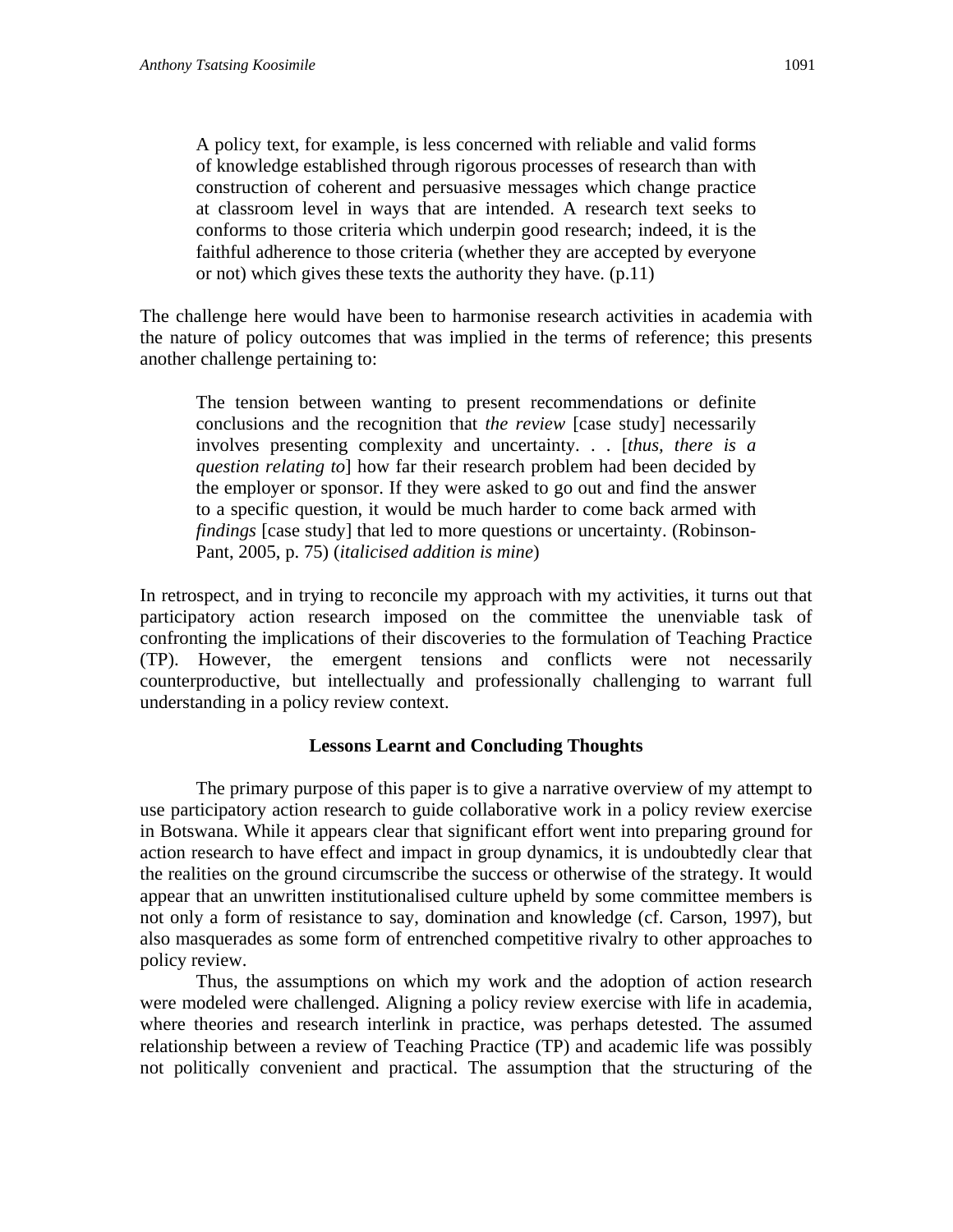activity itself would be the basis for group cohesion, unity, and identity was also shortlived and never materialised into a sustainable basis for group action.

It became apparent that while policymaking was inevitably based on group consensus, it was not envisaged that consensus will be defined as the consent of the majority rather than systemic thought. This was contrary to the idea that systemic thinking as embodied in research would become the dominant collective value. Given the scenario, it would seem the committee emerged more as a mere mobilization structure than a framework for collaborative learning, interrogation, research, and publication. Another challenge emerges from a policy perspective. The resistance to policy reform can emanate from committees which, instead of being a lever for change, unwittingly sponsor and perpetuate the status quo. Clearly, the intervention potential and the practical judgment implied in the action research strategy had presumed that challenges would not emanate from committee members.

Two important lessons are worthy of note here. One is that the complex and contested nature of Teaching Practice (TP) as theory, practice, policy, and praxis is not only political, but is also potentially divisive. Another lesson from my experiences is that at the confluence of theory and methodical practice exist some challenges that could be the real test for group cohesion and faith in participatory action research.

It appears, as in this paper, that group identity can be a powerful driving force in policy review, but there might be a problem in not knowing how far group identity can successfully drive and sustain a key initiative in policy review. However, the wider implications are three-fold. First, an empowerment agenda through action research must deal with the structural and institutional challenges in ways that might provide an alternative model for collaborative work in policy review. Second, there appears to be a need to establish a forum to look into and unravel the nature, functions, mandate, and conceptualisation of ad hoc committees as critical instruments for policy review in Botswana. Third, while the prospects of qualitative educational research strategies to inform policy and foster capacity building (Crossley & Vulliamy, 1997; Vulliamy, 1990) in Botswana are hitherto unknown, there appears to be a need for qualitative research to embed meaningfully in the mainstream academic life at the University. This will ideally help in the realisation of the functional interplay between policy, research, theory, teaching, practice, and innovation.

In conclusion, I think it pays to rethink and reflect on what one has engaged in—it can be very revealing. Even though I emerged hugely disappointed and emotionally bruised in failing to use action research to influence policy review and policy-making, I have learnt the seemingly obvious: policy formulation is seemingly adhocratic, and yet I tend to believe that qualitative research holds the promise of a systemic and informed way forward on certain policy matters in education!

#### **References**

Albrecht, T., & Bach, B. (1997). *Communication in complex organizations: A relational approach*. Fort Worth, TX: Harcourt Brace.

Bogdan, R. C., & Biklen, S. K. (1998). *Qualitative research for education: An introduction to theory and methods*. London, UK: Allyn and Bacon.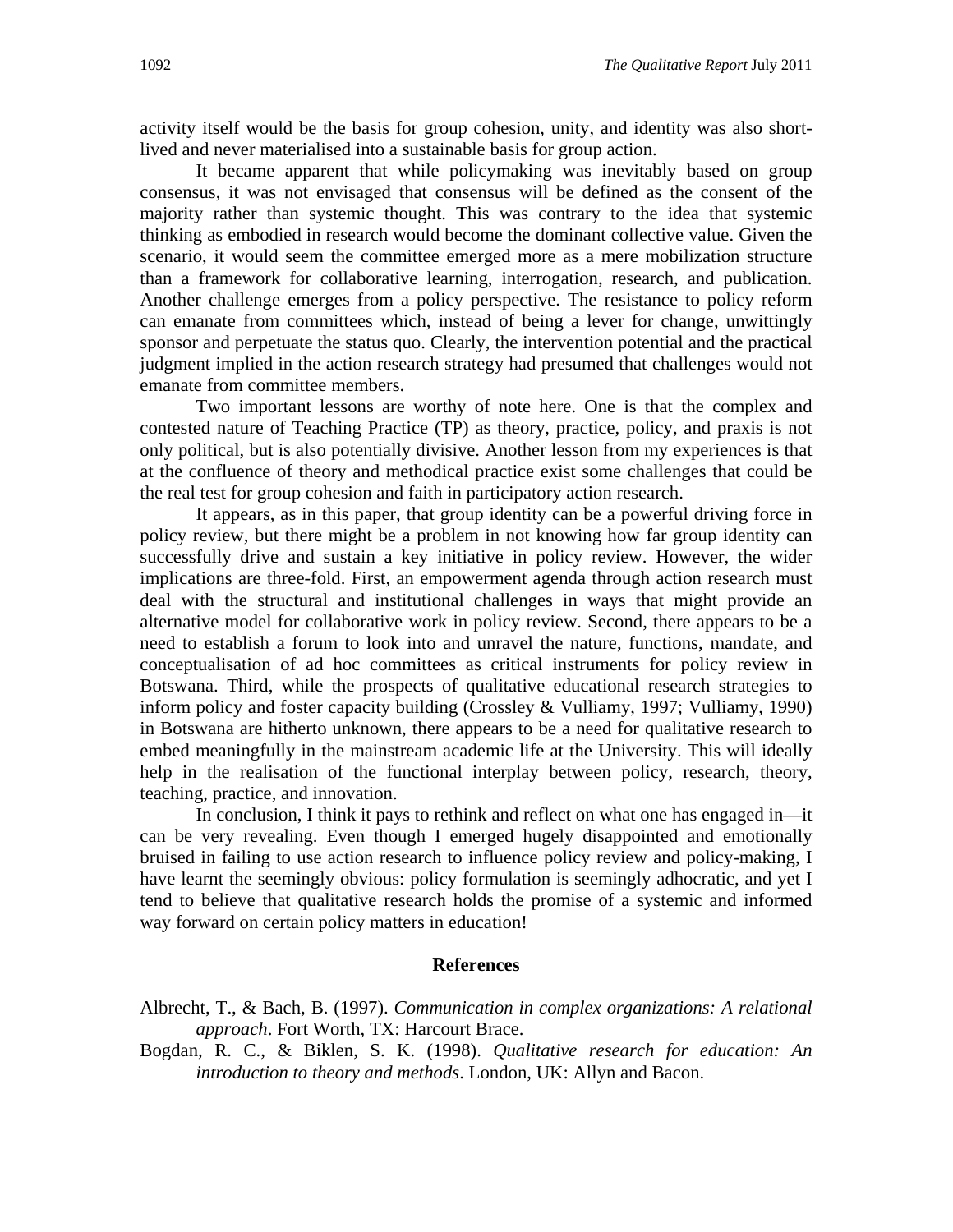- Boone, W., Arbaugh, F., Abell, S., Lannin, J., & Volkmann, M. (2007). Field-based internship models for alternative certification of science and mathematics teachers: Views of interns, mentors, and university educators. *Eurasia Journal of Mathematics, Science and Technology Education*, *3*(3), 191-201.
- Brookfield, S. (1987). Preface. *Developing critical thinkers: Challenging adults to explore alternative ways of thinking and acting*. New York, NY: Teachers College Press.
- Carr, W., & Kemmis, S. (1989). *Becoming critical: Education, knowledge, and action research*. London, UK: The Falmer Press.
- Carson, T. R. (1997). Reflection and its resistances: Teacher education as a living practice. In T. R. Carson & D. J. Sumara (Eds.), *Action research as a living practice* (pp. 77-88). New York, NY: Peter Lang.
- Clegg, S. (2008). Academic identities under threat? *British Educational Research Journal, 34*(3), 329-345.
- Crossley, M., & Vulliamy, G. (1997). Qualitative research in developing countries: Issues and experience. In M. Crossley & G. Vulliamy (Eds.), *Qualitative educational research in developing countries: Current perspectives* (pp. 1-30)*.* London, UK: Garland.
- Delamont, S. (2002). *Fieldwork in educational settings: Methods, pitfalls and perspectives*. London, UK: Taylor & Francis Group.
- Denzin, N. K. (1978). *The research act: A theoretical introduction to sociological methods* (2<sup>nd</sup> ed.). London, UK: McGraw-Hill.
- Eisenhart, M. A., & Howe, K. R. (1992). Validity in educational research. In M. D. LeCompte, W. L. Millroy, & J. Preissle (Eds.), *The handbook of qualitative research in education* (pp. 643-680). San Diego, CA: Academic Press
- Fosas, L. O. (1997). Using participatory action research for the reconceptualization of educational practice. In S. Hollingsworth (Ed.), *International action research: A casebook for educational reform* (pp. 219-224). London, UK: RoutledgeFalmer.
- Gerstl-Pepin, C. I., & Gunzenhauser, M. G. (2002). Collaborative team ethnography and the paradoxes of interpretation. *International Journal of Qualitative Studies in Education, 15*(2), 137-154.
- Goetz, J. P., & LeCompte, M. D. (1984). *Ethnography and qualitative design in educational research.* London, UK: Academic Press.
- Jansen, J. D. (1995). Pedagogy and policy: Pathways for science and mathematics education (SME) research in South Africa. In A. Hendricks (Ed.), *Proceedings of the third annual meeting of Southern African Association for Research in Mathematics and Science Education* (pp. 335-339). Capetown, South Africa: Southern African Association for Research in Mathematics and Science Education.
- Joseph, C. (2006). The politics of educational research in contemporary postcolonial Malaysia: Discourses of globalisation, nationalism and education. In J. Ozga, T. Seddon, & T. S. Popkewitz (Eds.), *World yearbook of education 2006 – Education research and policy: Steering the knowledge-based economy* (pp. 147- 163). London, UK: Routledge.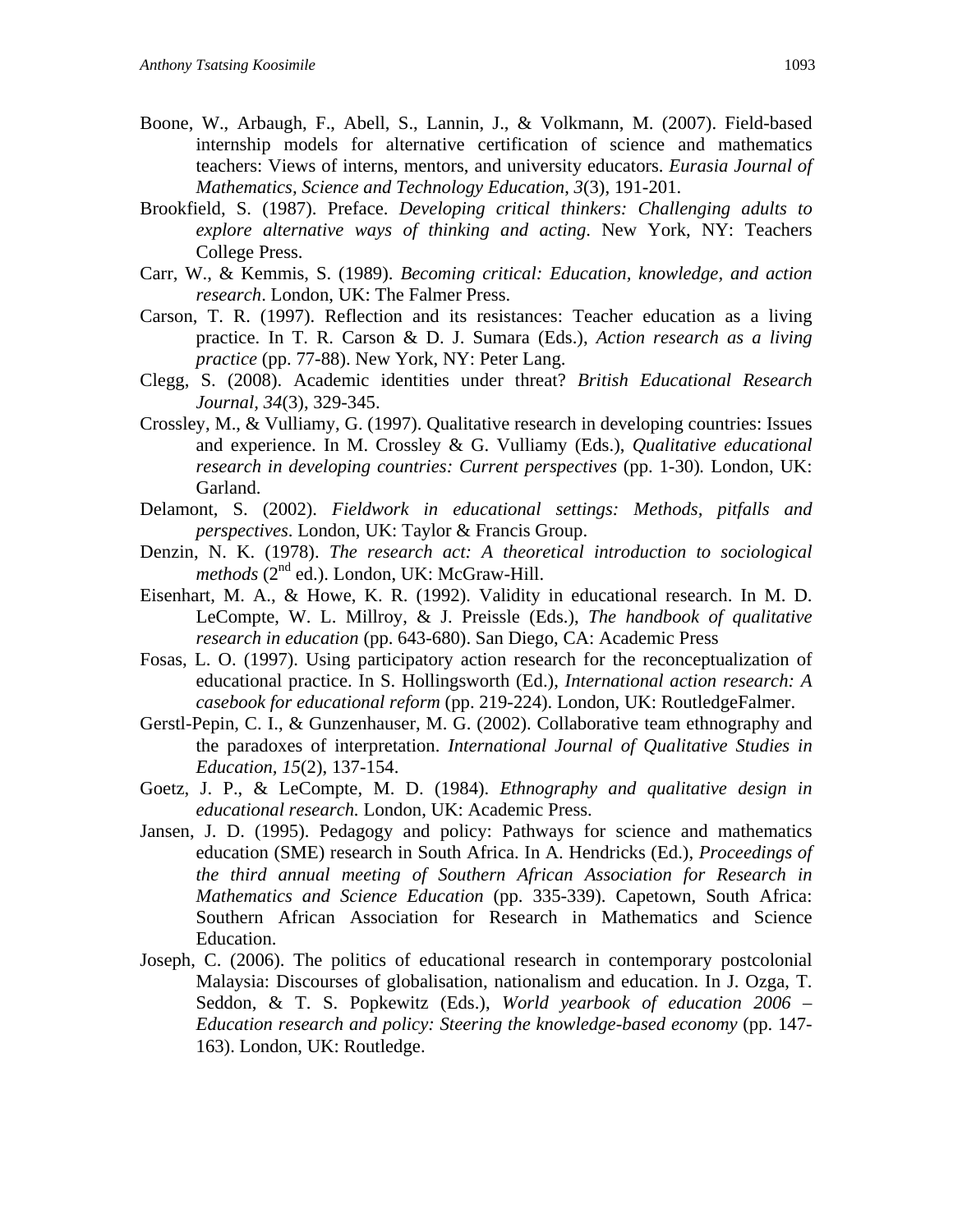- Koosimile, A. T. (2006a, April). *Thinking aloud on TP and its review: Some challenges, issues and problems for consideration*. Paper presented at the University of Botswana's Faculty of Education Committee Room, Gaborone, Botswana.
- Koosimile, A. T. (2006b, April). *Issues and insights that emerge from data.* Paper presented at the University of Botswana's Faculty of Education Committee Room, Gaborone, Botswana.
- Koosimile, A. T. (2006c, May). *Getting ready for data collection: Perspectives, methods and challenges*. Paper presented at the University of Botswana's Faculty of Education Committee Room, Gaborone, Botswana.
- Levy, S. (1993). Projects speak for themselves: A participative approach to researching and understanding science curriculum development in South Africa. In V. Reddy (Ed.), *Proceedings of First annual meeting of Southern African Association for Research in Mathematics and Science Education* (pp. 159-164). Grahamstown: Rhodes University.
- Luke, A., & Hogan, D. (2006). Redisigning what counts as evidence in educational policy: The Singapore model. In J. Ozga, T. Seddon & T. S. Popkewitz (Eds.), *World yearbook of education 2006 – Education research and policy: Steering the knowledge-based economy (*pp. 170-184). London, UK: Routledge.
- McKernan, J. (1991). *Curriculum action research*. London, UK: Routledge.
- McNiff, J. (1988). *Action research principles and principles*. London, UK: Macmillan Education.
- McNiff, J., Lomax, P., & Whitehead, J. (2003). *You and your action research project*  (2nd ed.). London, UK: Routledge.
- Morril, C., Buller, D., B., Buller, M., K., & Larkey, L. L. (1999). Toward an organizational perspective on identifying and managing formal gatekeepers. *Qualitative Sociology, 22*(1), 51-72.
- Olson, J. K. (1992). *Understanding teaching: Beyond expertise*. Milton Keynes, UK: Open University Press.
- Orpwood, G. W. F. (1985). Toward renewal of Canadian science education (Part 1): Deliberative inquiry model. *Science Education, 69*(4), 477-489.
- Robinson-Pant, A. (2005). *Cross-cultural perspectives on educational research*. Berkshire, UK: Open University Press.
- Scott, D. (2000). *Reading educational research and policy*. London, UK: RoutledgeFalmer.
- Stones, E., & Morris, S. (1981). *Teaching practice: Problems and prospects A reappraisal of the practical professional element in teacher preparation* (3<sup>rd</sup> ed.). London, UK: Methuen.
- Sweitzer, H. F., & King, M. A. (1999). *The successful internship: Transformation and empowerment*. California, LA: Brookes Cole Publishers.
- Tafa, E. M. (2001) Stuck in the behaviourist groove: The behaviourist teacher training model and school authoritarianism in Botswana. *Mosenodi,* 9(2), 11-24.
- University of Botswana (2007). *2007 Teaching practice review report*. Unpublished manuscript, University of Botswana, Gaborone, Botswana.
- Vulliamy, G. (1990). The potential of qualitative educational research strategies in developing countries. In G. Vulliamy, K. Lewin, & D. Stephens (Eds.), *Doing*